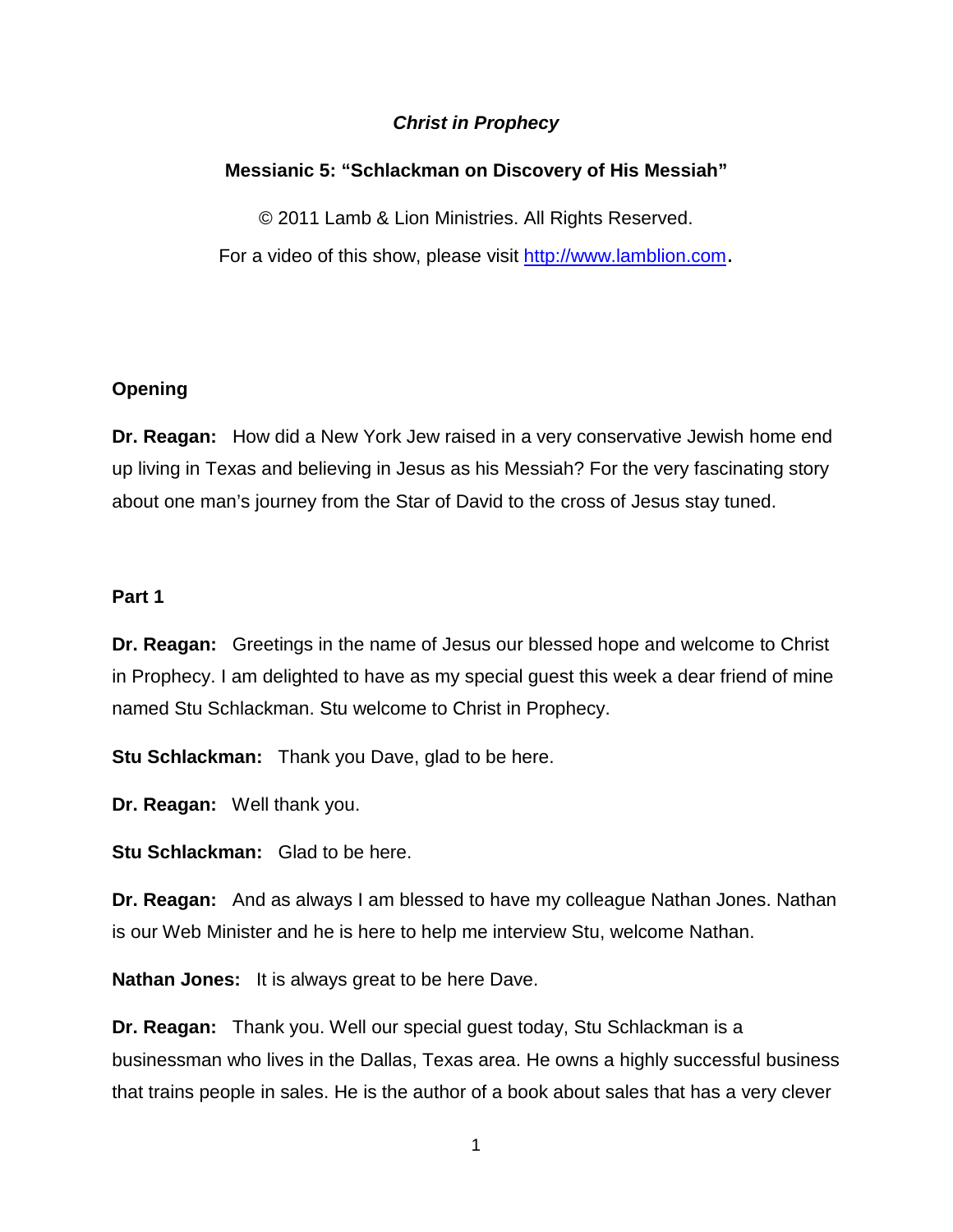title, the title is, "Don't Just Stand There- Sell Something." But the most important thing that you need to know about Stu is that he is a Jewish believer in Jesus, which brings us back to the question I opened with: How did a New York Jew raised in a very conservative Jewish home end up living in Texas and believing in Jesus as his Messiah? Stu let's start with your upbringing, tell us about the home you grew up in, the religious training that you received.

**Stu Schlackman:** Well actually it started in Yonkers at the age of 5; I started to go to the temple with my family.

**Dr. Reagan:** Now that is Yonkers, New York?

**Stu Schlackman:** That is New York.

**Dr. Reagan:** It is just above Manhattan Island?

**Stu Schlackman:** Yes.

**Dr. Reagan:** Yeah, okay.

**Stu Schlackman:** And I went to Lincoln Jewish Community Center and started Hebrew School in sixth grade, I mean 6 years old.

**Dr. Reagan:** Six years old!

**Stu Schlackman:** Six years old, and just followed all the traditions.

**Dr. Reagan:** Did you go to synagogue regularly?

**Stu Schlackman:** Every Saturday, every Saturday. But by the time I was 9 years old, 10 years old I figured out that I could play basketball instead of go to the synagogue. And then when it was done if it was Bar Mitzvah I would go in so I could eat the food.

**Nathan Jones:** There you go.

**Stu Schlackman:** So me and my brothers would play basketball, because our parents didn't go.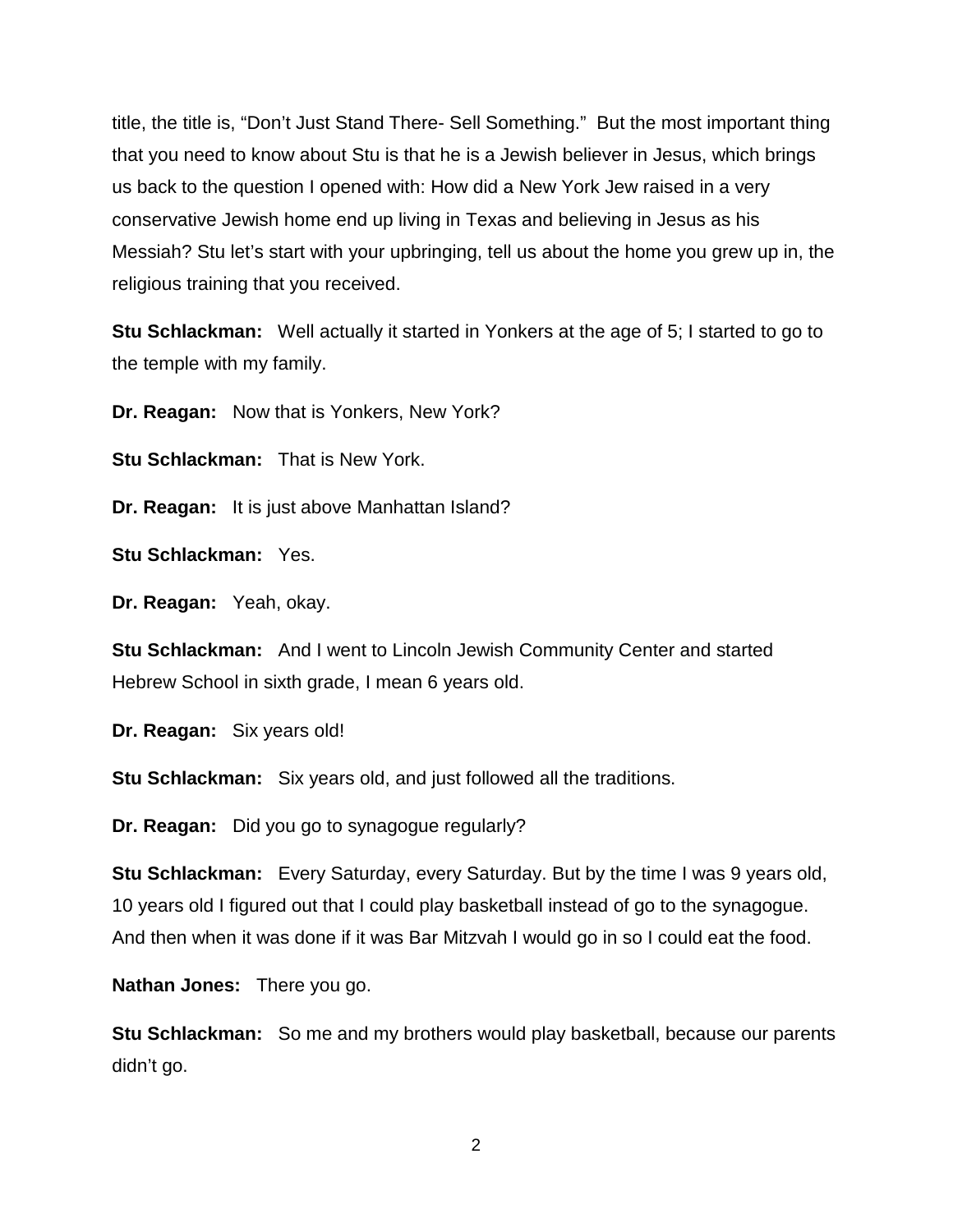**Dr. Reagan:** Oh.

**Stu Schlackman:** They just sent us off we went by ourselves.

**Dr. Reagan:** Well how did they justify that?

**Stu Schlackman:** They've already been there. They had already…

**Dr. Reagan:** So they already knew all the customs.

**Stu Schlackman:** Right.

**Dr. Reagan:** And this was for you to go and learn the customs.

**Stu Schlackman:** That was it.

**Dr. Reagan:** It was not an idea of getting into a personal relationship with God.

**Stu Schlackman:** No, no, it was all about the traditions, the holidays, following the holidays, having a kosher home, those were the important things that I remembered.

**Dr. Reagan:** So you grew up in a very conservative, kosher home that honored the Jewish traditions.

**Stu Schlackman:** Yeah, my grandfather, Grandpa Willy on my mother's side, my mother's father was actually orthodox.

**Dr. Reagan:** Oh.

**Stu Schlackman:** And I will actually say today that my faith has a lot to do with my grandfather who was my mentor. He would bring me to the orthodox temple when I would visit him in Brooklyn and we would sit on the right side and the women were on the right.

**Dr. Reagan:** Oh, this was really an orthodox congregation.

**Stu Schlackman:** Yeah, and there was no English, not 1 word of English.

**Nathan Jones:** All Yiddish?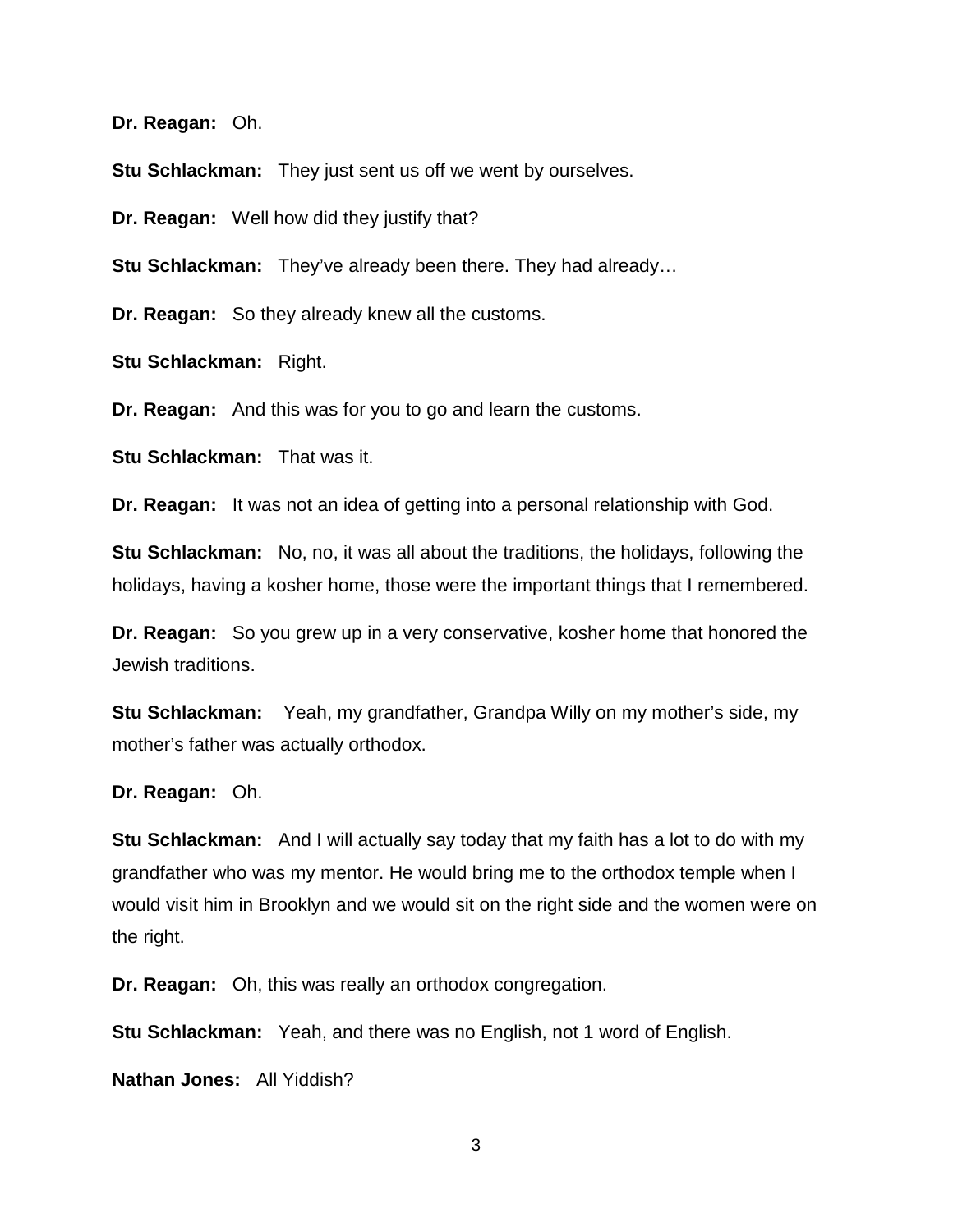**Stu Schlackman:** 100% Hebrew.

**Nathan Jones:** Oh, Hebrew.

**Stu Schlackman:** And I would have to follow him in the prayer book which is the Siddur.

**Dr. Reagan:** Yeah.

**Stu Schlackman:** And I would just follow him along.

**Dr. Reagan:** So this would be like going to a Catholic church years ago where everything was in Latin?

**Stu Schlackman:** Right, exactly. So I mean I was steeped in Orthodox Judaism.

**Dr. Reagan:** So you did have a member of your family who was very interested in spiritual things.

**Stu Schlackman:** Yes, he was.

**Dr. Reagan:** I know that from the book that you wrote about this in which we are going to talk about more in the program, that he really had a tremendous impact on your life.

**Stu Schlackman:** He did.

**Dr. Reagan:** Now your mother, I read something in your book that just absolutely, I was rolling on the floor laughing. Tell me about your mother, you have a statement in your book that your mother's laws overruled the laws of Leviticus. Now tell us about that.

**Stu Schlackman:** Yes, well I was 16 years old and we were eating out at the East Bay Diner in Oceanside and all of sudden my mother orders an omelet with bacon. And you can't eat bacon it's not kosher; you are not allowed to eat pork. And I go, "Mom, what are you doing, bacons not kosher." She goes, "It's okay we're out of the house." I am going, really? But she was the one in the first place who told I am not allowed to eat any pork products.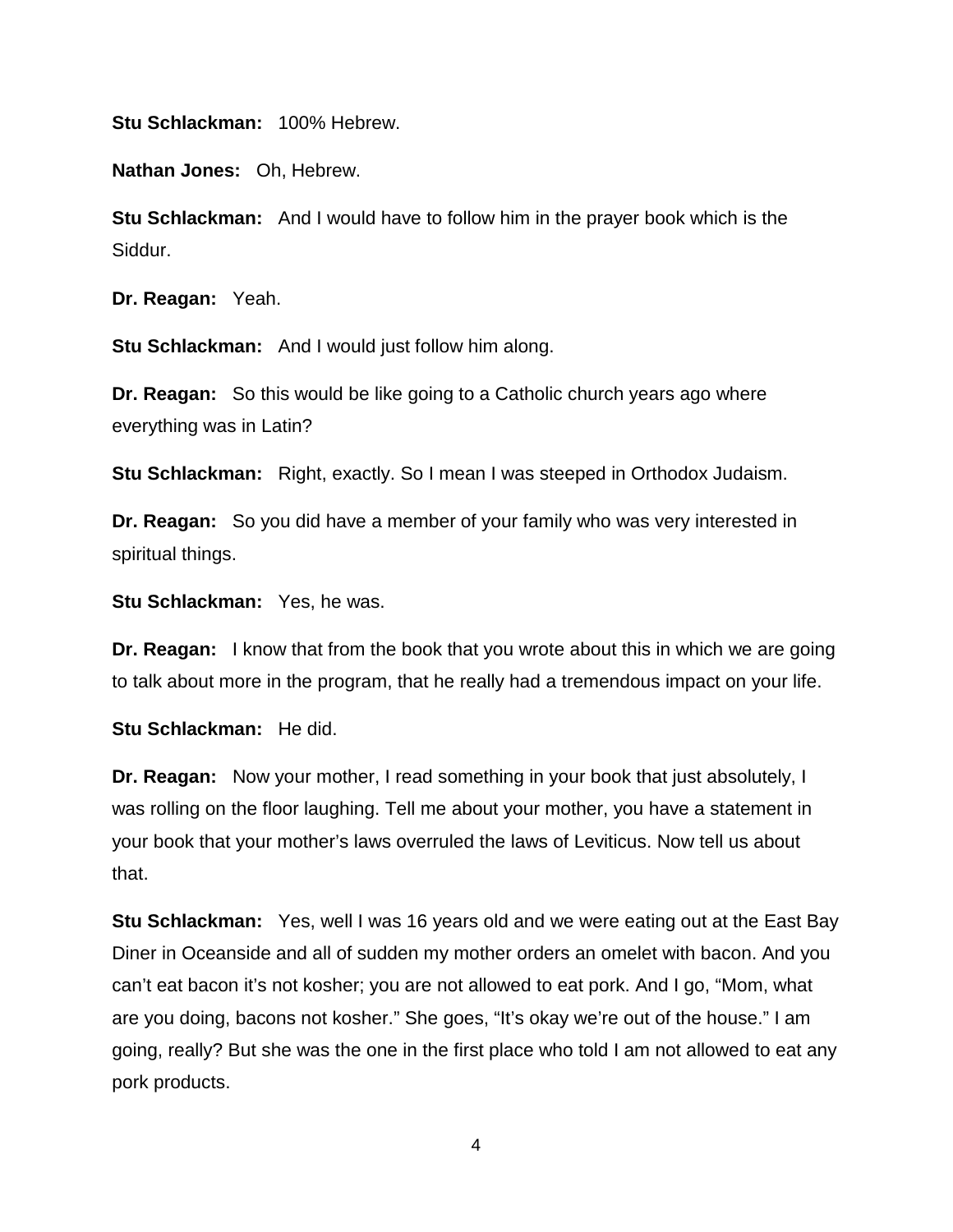**Dr. Reagan:** Another thing I noticed in your book that I really enjoyed that you really evidently got into the Scriptures because you were in a Bible contest in your last year of Hebrew School.

**Stu Schlackman:** Yes.

**Dr. Reagan:** And it had questions like this; I should ask these of Nathan. Nathan are you ready? What was David's third wife's second son name?

**Nathan Jones:** David's third wife's second son's name?

**Dr. Reagan:** Second son's name. Or name the next 3 kings who ruled after King Hezekiah? Or what were Jacob's 6 son's children's names? Now those were the kind of questions, and you did well in that didn't you?

**Stu Schlackman:** Yeah I got an honorable mention, got an honorable mention. In fact I still have the book today that they gave me as a gift, which is a Jewish commentary on all the Jewish principles.

**Dr. Reagan:** Well you make a comment in your book that I want you to elaborate on, right after this you say, "What the Bible contest did not test was my understanding of our faith. If it had I probably would have failed, truth to be told all my years of Hebrew education did not bring me into a clear concept of or closer relationship with almighty God."

**Stu Schlackman:** Right.

**Dr. Reagan:** So it is one thing to know about the Bible, but it is another thing to know God.

**Stu Schlackman:** Yeah, it was all about knowledge. When you grow up in a Jewish home the most important thing is education, to be well versed, to know things, to learn, to excel in school, to get straight A's, to go to a good college to get a good profession to make a lot of money; that is success in life.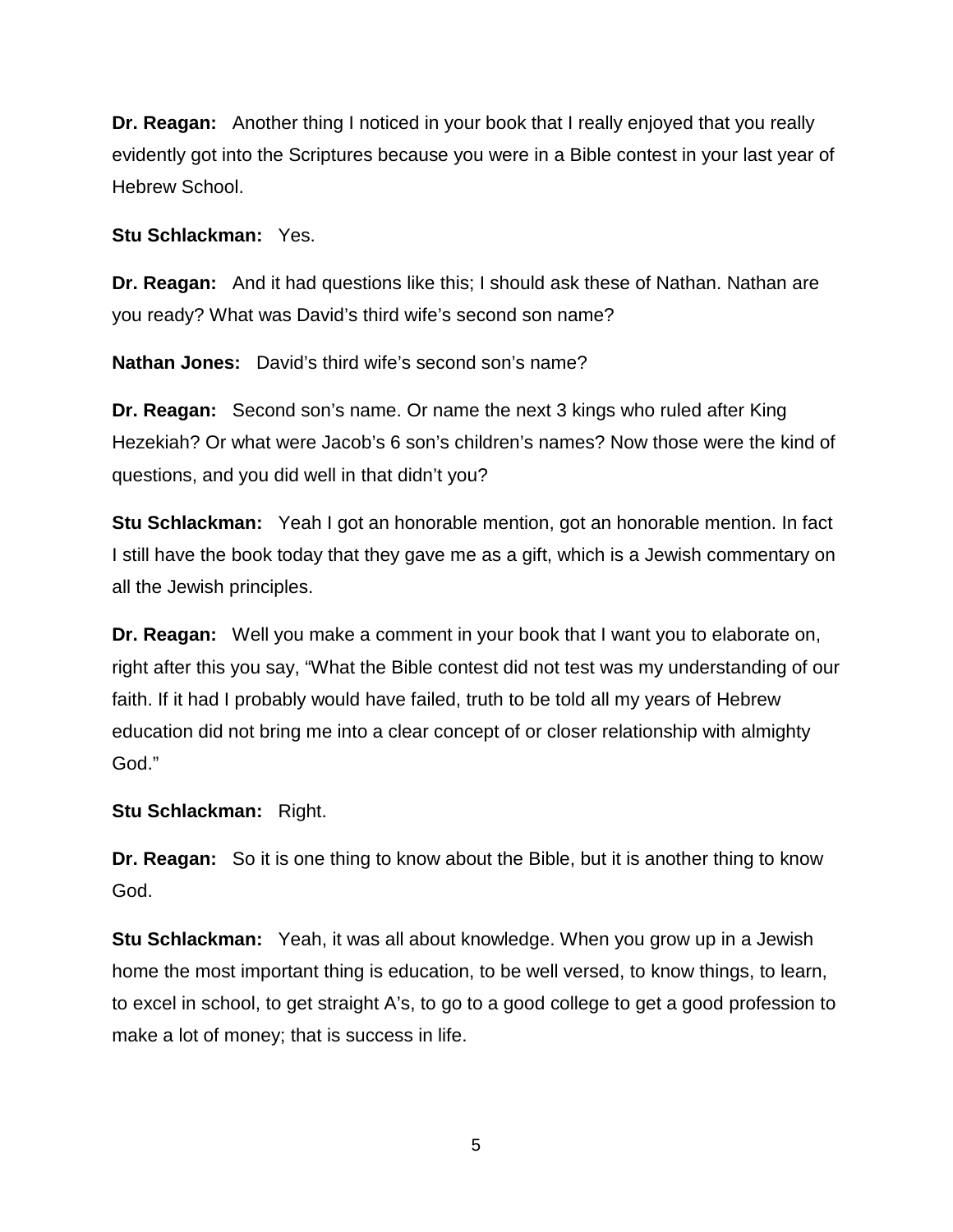**Dr. Reagan:** You know we had Marty Goetz, I don't know if you know Marty or not but we had had Marty Goetz at 1 of our conventions he is a great Jewish Christian musician. And he said he made that very same point, he said, "You know when you grow up in a Jewish home it's; "Son are you going to be a doctor? Are you going to be a lawyer?"

**Stu Schlackman:** Exactly.

**Dr. Reagan:** "Are you going to be a big time businessman?" And he says, "Momma, I am going to be a Christian piano player." And it didn't go over very well.

**Stu Schlackman:** It doesn't go over well.

**Dr. Reagan:** So the emphasis is really on wealth, right?

**Stu Schlackman:** Right, yeah, and like I say in the book my mother would guilt me into whatever it is I should be doing. That is why I say, "My mother worked for the largest travel agency in New York City, she was Vice-President of guilt trips."

**Dr. Reagan:** Is that right? Guilt trips, oh I see guilt trips. [Dave laughs]

**Stu Schlackman:** Yeah, I mean that is why I was an engineer. I went to a good college, Rensselaer Polytechnic Institute.

**Nathan Jones:** Oh, yeah.

**Stu Schlackman:** And they said you're to be a doctor, a lawyer, or an engineer. And I have cousins, 2 cousins that are lawyers, 2 that are engineers, 1 went to Harvard and to Rensselaer, 2 to Columbia.

**Dr. Reagan:** So you must be really considered a failure by your family.

**Stu Schlackman:** Right, yeah, yeah, absolutely. Sales?

**Dr. Reagan:** Well you know what is fascinating to me is how in the world you get from Yonkers, New York and later Long Beach, New York where you lived to Dallas, Texas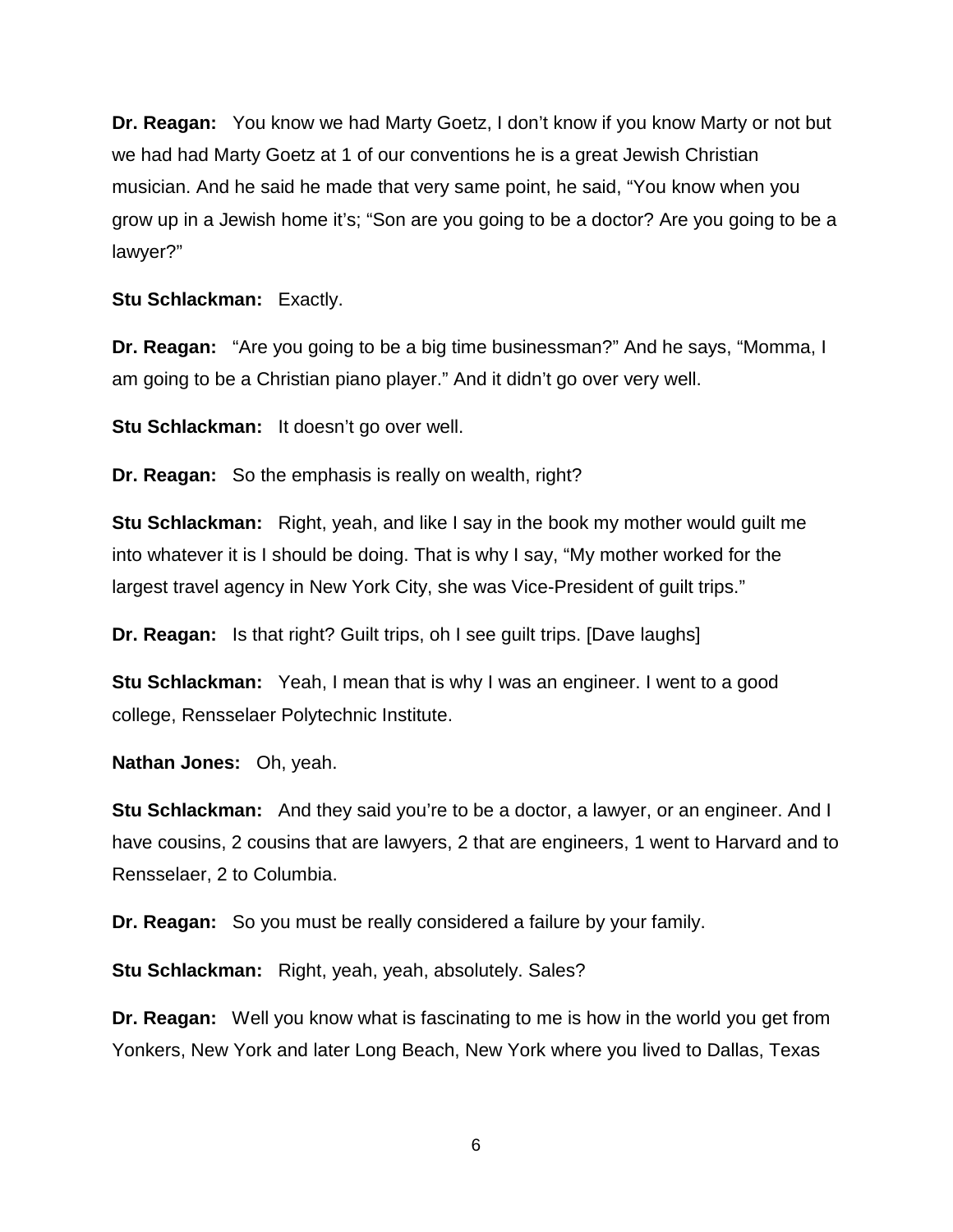of all places, and then end up finding the Messiah in your life. And in just a moment we want you to tell us that story, okay.

**Stu Schlackman:** Sure, sure.

### **Part 2**

**Nathan Jones:** Welcome back to Christ in Prophecy. We are interviewing Stu Schlackman about his journey from the Star of David to the Cross of Christ. And he has been telling us about his strict Orthodox Jewish childhood in New York. Well Stu you were telling us a little about your college, could you also tell us why you decided to go into sales, and how did that bring you to Jesus as your Messiah?

**Stu Schlackman:** Well it is kind of funny I mean life is a journey. And so I went to college to study engineering, and I was an engineer for 7 years, and then I really didn't like it and I got tired of New York City and I left and moved to Boston to live with some good friends. And then a good friend of mine John Kavazanjian hires me into Digital Equipment Corporation and the next thing you know they are saying, "You know you should be in sales."

**Dr. Reagan:** I can't imagine that.

**Stu Schlackman:** I said, "No."

**Dr. Reagan:** I can't imagine how they figured that out.

**Stu Schlackman:** It was a riot. So this guy from Birmingham, Bob Baines, I get to be friends with him. Next thing you know he is promoted to sales manager in Birmingham and things were shaking up at corporate headquarters, I was working in Merrimack, New Hampshire and Bob says, "Why don't you go into the internal sales development program and come live in Birmingham." And at the time I was recently married and we had our first son Greg and I know that my wife Debe at the time was not happy in the north and she wanted to get back to Dallas, that was where she was from. So I said, "We'll go to Birmingham, and eventually we will get to Dallas." So Bob hires me to move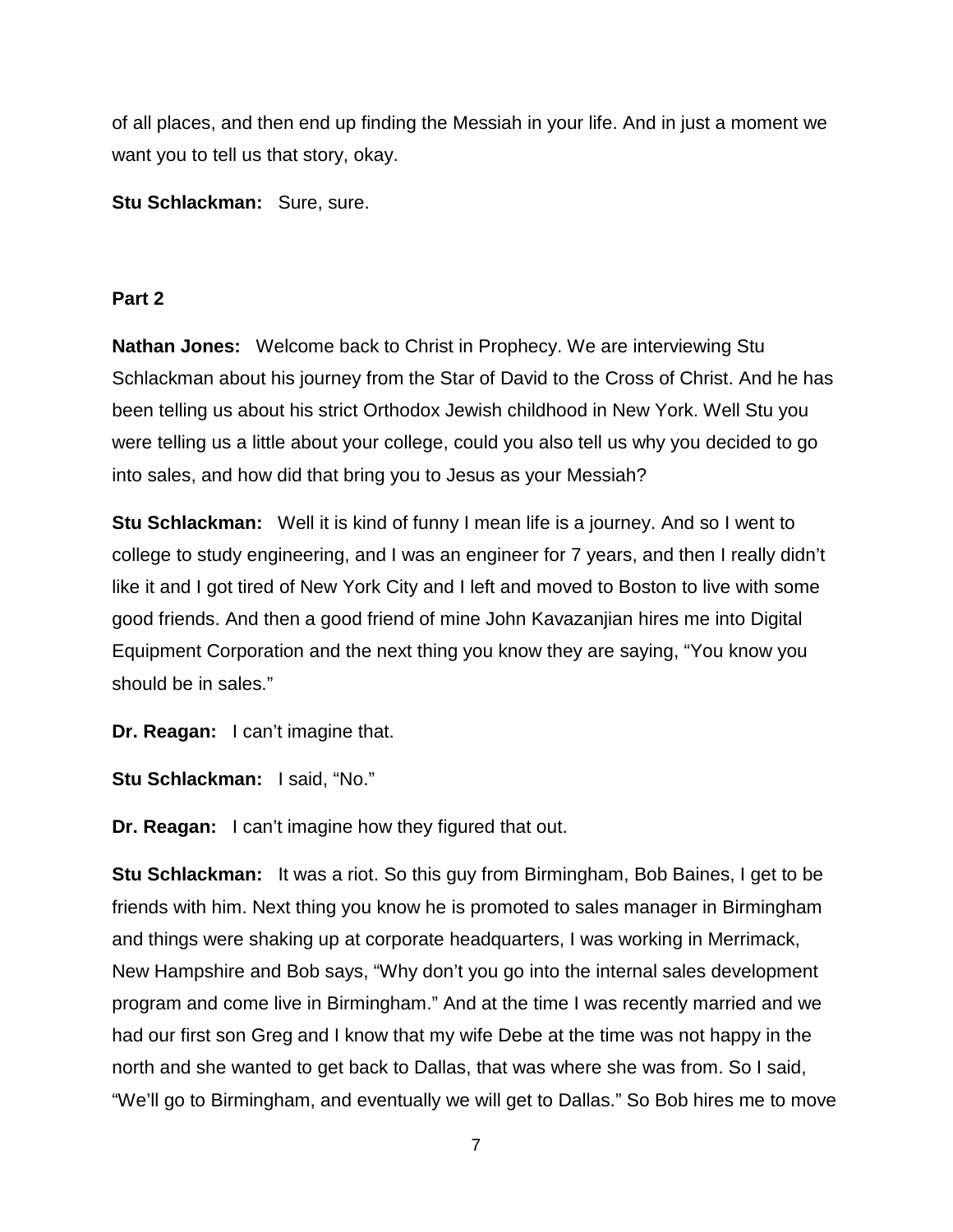there, but while we were in New Hampshire he says, "Stu, I hear you are Jewish." I said, "Yeah I am." He says, "I am very intrigued about that, tell me about it." Now nobody in my life ever said that. [Dave laughing] Usually it is Anti-Semitism, "You're Jewish? What is wrong with you?"

### **Dr. Reagan:** That's right.

**Stu Schlackman:** But I grew up in a town that was totally Jewish so I was comfortable in my own environment. So we ended up moving down to Birmingham. And then 1 night I am having dinner with Bob and Greg Christian and Greg Christian is a biblical scholar. And we had a 2 ½ hours dinner over Mexican food and Greg is telling me everything about the Bible from Genesis to the Book of Revelation, which I knew nothing about.

### **Nathan Jones:** Wow.

**Stu Schlackman:** And he is focusing on the issue of sin. And I said, "I know about sin, that is why we have Yom Kippur the Day of Atonement, so my sins are forgiven." And it was like a month later because it was in October he says, "So you fasted last month on Yom Kippur?" I said, "No, not this year." [laughing] But one thing led to another and Bob invites me to his church which is Shades Mountain Baptist Church. We are sitting in a class, he takes me to a class, and they are studying 2 Kings. And you know I'm listening and I am poking him and saying, "He is wrong. He is wrong."

**Nathan Jones:** Really?

**Stu Schlackman:** And I mean I studied the Bible because I was in a Bible contest.

**Nathan Jones:** Even Hebrew.

**Stu Schlackman:** And all of a sudden the teacher says, "Excuse me what is going on back there?" And Bob pokes me and says, "Tell him." I said, "I'm not going to tell him." And Bob says, "He is Jewish." And I thought I was going to be killed. And they all turned around again, looked at me like I was a celebrity. And the next thing you know, the turning point for me was in a hotel, it was a Holiday Inn in Hoover, Alabama. One night I decided to open up the side drawer and I see a Bible in there.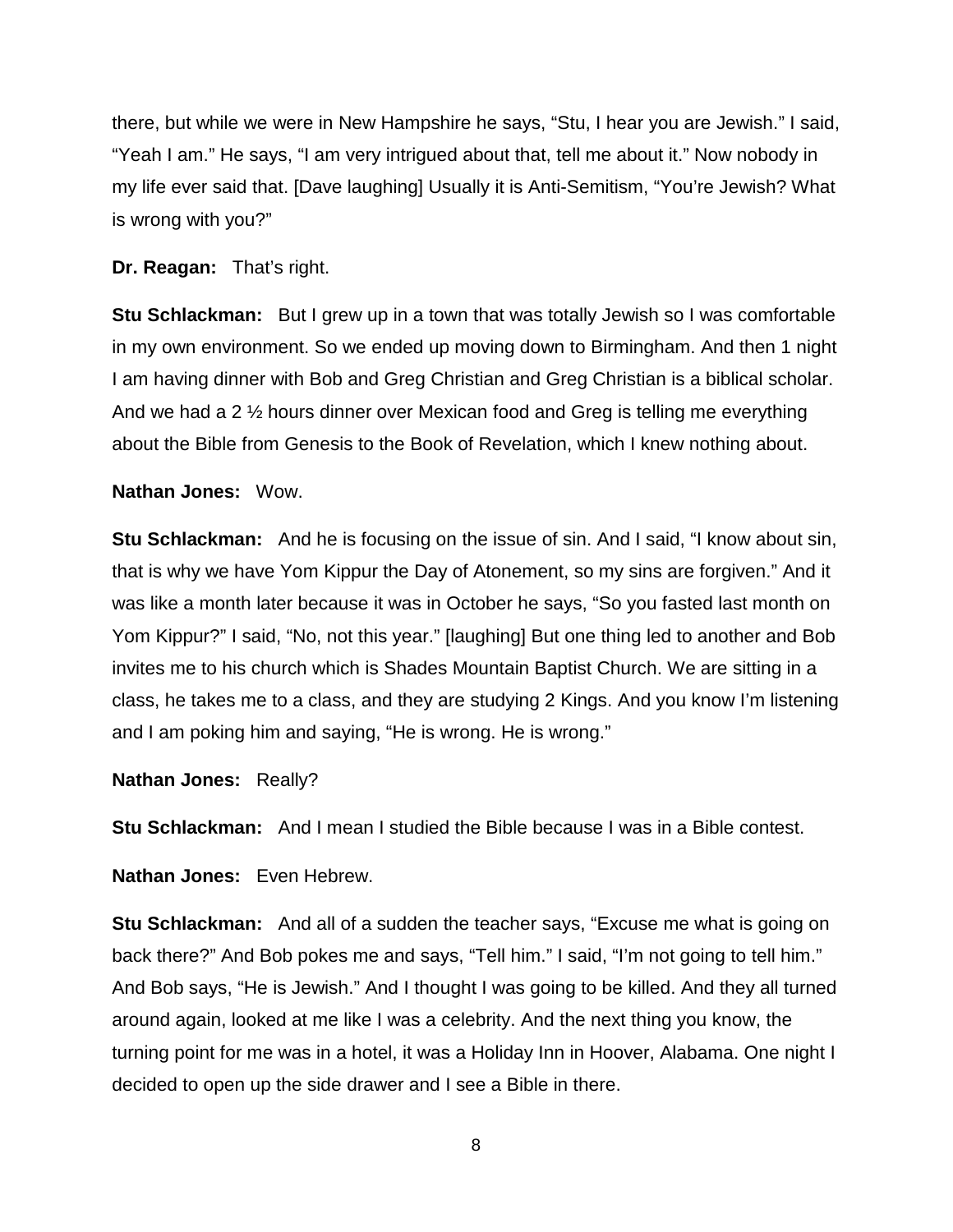#### **Nathan Jones:** Oh, a Gideon Bible huh?

**Stu Schlackman:** Yeah the Gideon Bible, I am looking at it I see Exodus, Deuteronomy, Leviticus, and then all of a sudden I turn half-way through, a little more than half-way through and it says the New Testament of Jesus Christ. I go, "What is this doing in my Bible?"

**Dr. Reagan:** That is supposed to be a sin for an Orthodox Jew to even read it.

**Stu Schlackman:** Yeah, I know. I thought, "What is this doing in my Bible?"

**Nathan Jones:** Oh, no.

**Dr. Reagan:** Oh, dear.

**Stu Schlackman:** Then I turned I see Matthew, Mark, Luke, and then I see the book of Hebrews, I go that has to be a good one.

**Dr. Reagan:** That's a good book.

**Nathan Jones:** Yeah.

**Stu Schlackman:** Then this voice says to me, this voice actually says to me, "So you believe in the first part, you don't believe the second part. Are you calling me a liar?"

**Nathan Jones:** Wow.

**Dr. Reagan:** Wow.

**Stu Schlackman:** I mean really that voice. And I said, "Okay, why would I say that to myself?" That can't be me. Then I said, "Okay let's apply some logic. Okay, both books are in the same binder. Why?" And really, okay, so do I believe the first part, the Old Testament? Yes. Well who am I to decide that the second part is false, based on just my upbringing?

**Nathan Jones:** Logical.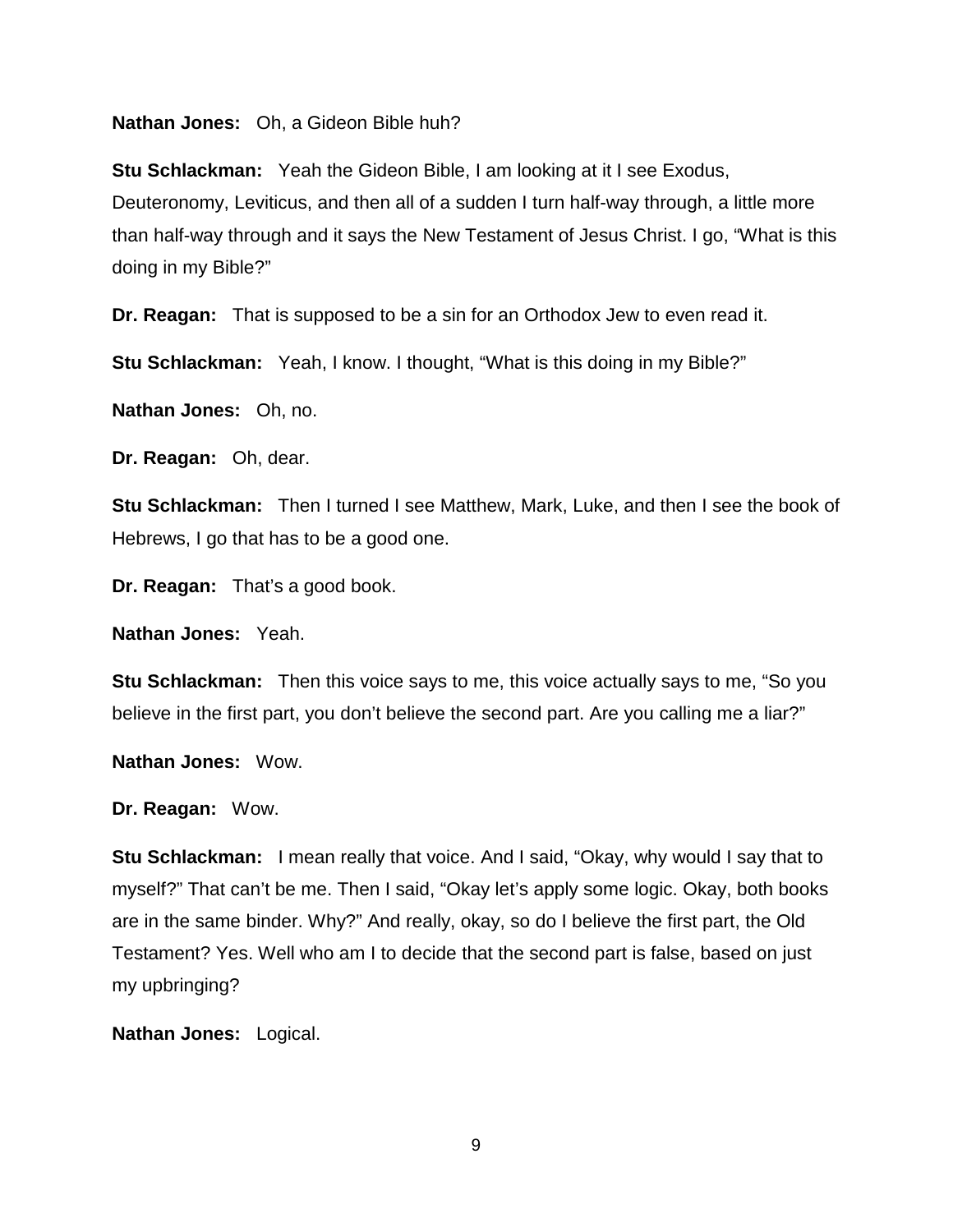**Stu Schlackman:** Logical, then I said, "I need to explore this." And then after visiting with Bob and going to Shade Mountain then we decided to go to a Christ of Church where my wife was from. And one night they visit me at the house, on a Monday night after I go to church on Sunday. And they started studying with me on the prophecies. And the prophecies amazed me. Okay, so this person of Jesus Christ rode into town on a donkey, was sold, betrayed for 30 silver coins, was born in Bethlehem, born of a Virgin, and was crucified in Psalm 22 before crucifixion existed. How is that possible? And then the verse that got me actually it is in the book on page 95 or 94 I believe is this, this is what really got me: 2 Peter 1:20-21 it says, "Above all you must understand that no prophecy of Scripture came about by the prophets own interpretation. For prophecy never had its origin in the will of man, but men spoke from God as they carried along the Holy Spirit."

**Nathan Jones:** Great verse, great verse.

**Stu Schlackman:** It's like, the funny thing is the way we start the book in the introduction is the second sentence is 1 John 5:9-11 which is, "We accept man's testimony, but God's testimony is greater because it is the testimony of God which is given about His Son. Anyone who believes in the Son as God has this testimony in his heart. Anyone who does not believe God has made Him out to be a liar."

## **Dr. Reagan:** Wow.

**Stu Schlackman:** And that was the voice that came to me in the hotel room in Birmingham and it was just like about 7 years ago that I realized that that Scripture existed. And it was like from that point on I mean it was only a few weeks later that I walked down the aisle on a Wednesday night and was baptized.

**Nathan Jones:** Wow! Praise the Lord.

**Dr. Reagan:** Well know one thing that intrigues me about this was the importance of one-on-one personal evangelism by friends.

**Stu Schlackman:** Yes, yeah.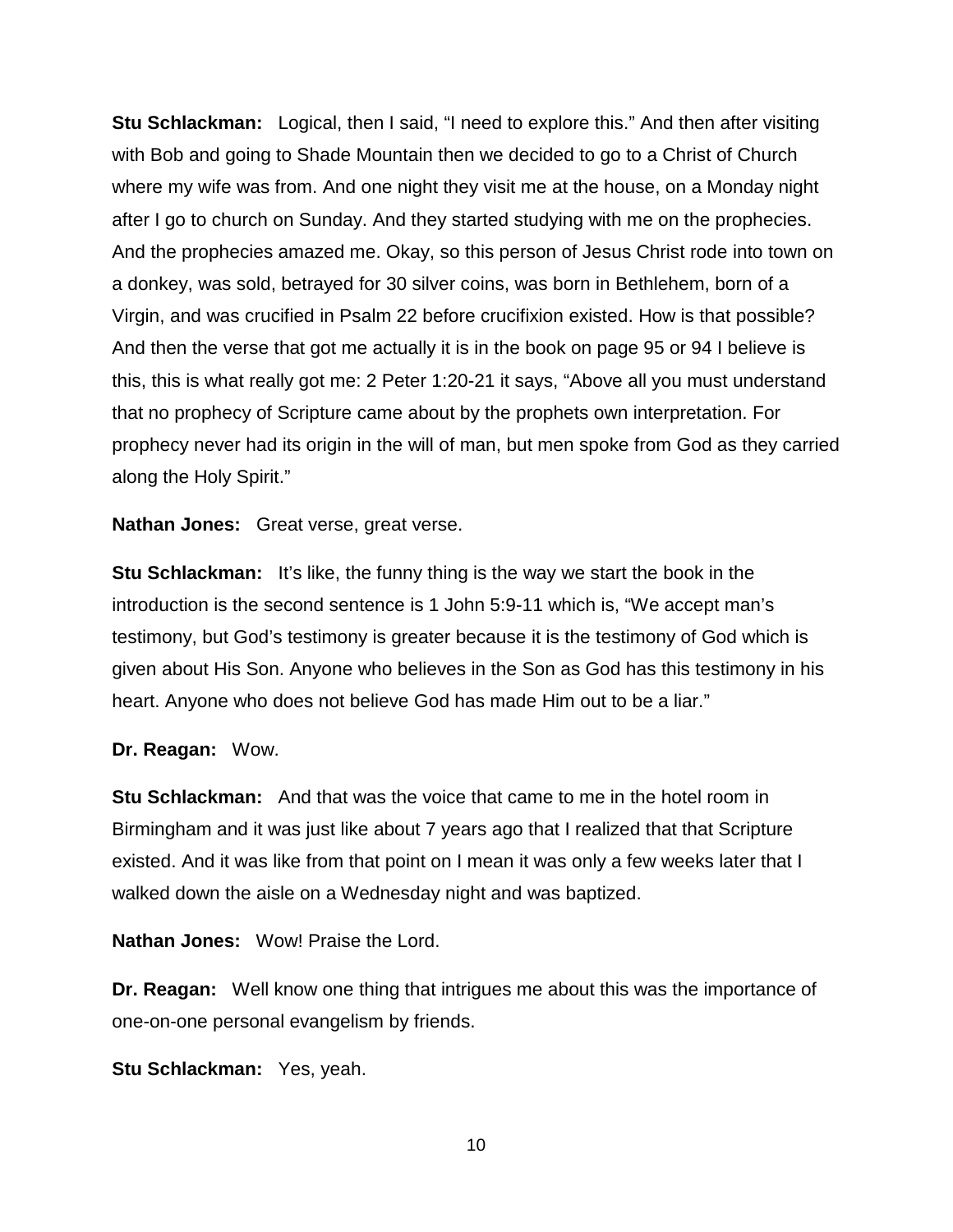**Dr. Reagan:** Who didn't try to hit you over the head with the Bible or condemn you, or argue with you, but just witnessed to you.

**Stu Schlackman:** That, Bob Baines was a friend, he was my manager, he nurtured me, he mentored me. Bobby Thomas who worked in the office was another very strong Baptist, and he was gentle and kind. We were good friends. We went on a lot of road trips together and we just, he would talk to me about the person of Jesus and it was never pushing it on me. He never condemned my faith, he was admired by it and really that was an attraction to these people and what they represented. I said, "I've got to have some of that." I mean really, it was like… I grew up in New York City in that area where everybody is judgmental. I heard my relatives talk about the other relatives and I am saying, "I wonder what they are saying about me in the background?" [Dave laughing]

**Dr. Reagan:** Yeah.

**Stu Schlackman:** Really everybody had a nickname.

**Dr. Reagan:** Oh, yeah.

**Stu Schlackman:** So and so the coffer, so and so the miser, so and so this, you know, unbelievable.

**Nathan Jones:** Would you say then that Bible prophecy and the voice of the Lord is what led you to God and your friends of course?

**Stu Schlackman:** That was definitely part of it, I felt the Scriptures talk to me. And of course in Corinthians it says that there is a veil over the eyes of the Jewish people. But that veil is lifted when you read the New Scriptures.

**Dr. Reagan:** Yes.

**Stu Schlackman:** The New Testament and for some reason the New Testament the Scriptures that I read brought life.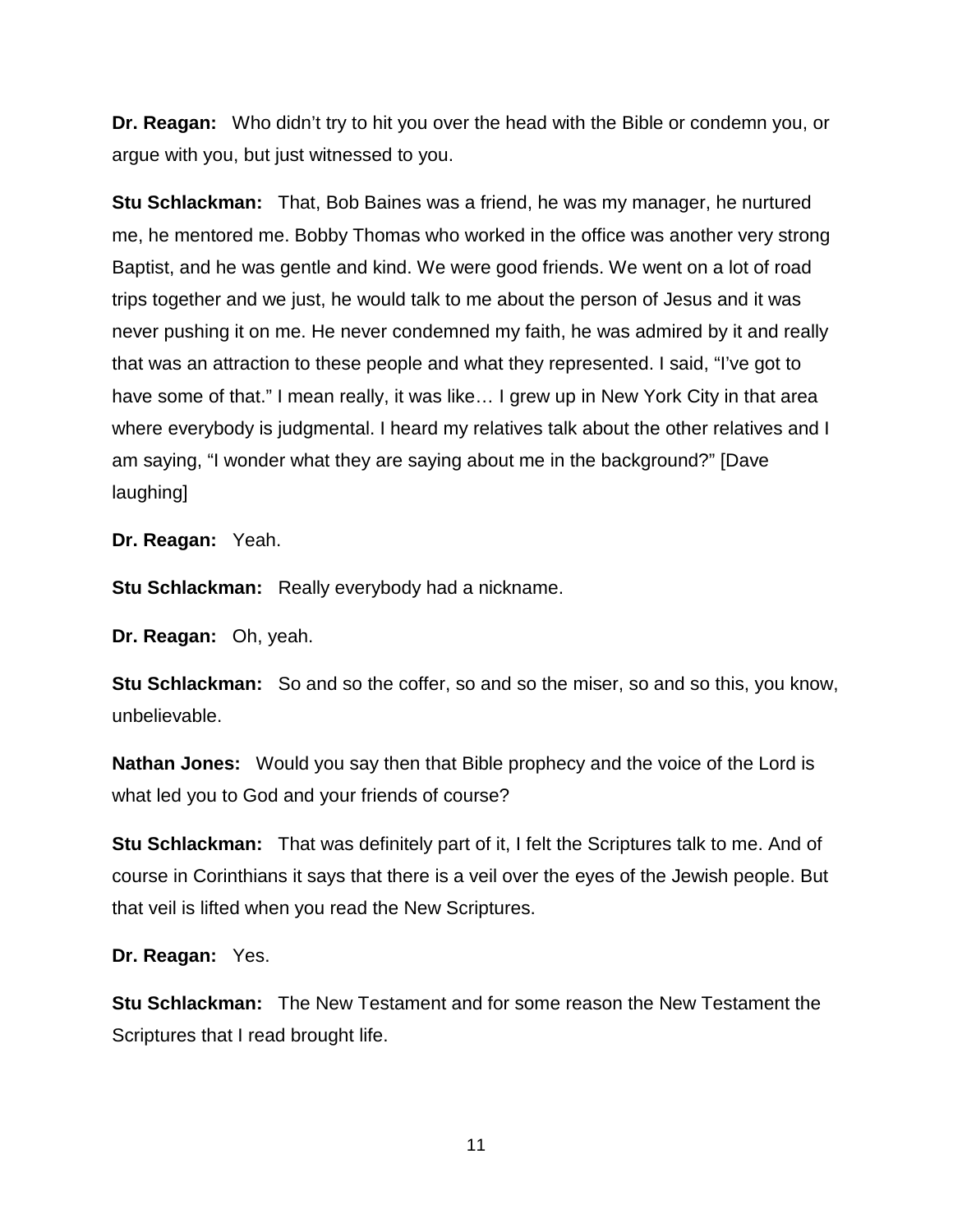**Dr. Reagan:** Let me share something with you. I go to Israel a lot and I know a lot of Jewish people, some of whom like our guides over there really know the Bible but it is all up here, and not here. And one thing that they say to me over and over that I find so interesting I will say to them, "Do you have a personal relationship with the Lord." And they will say, "Oh, you don't understand Jewish people can not have a personal relationship with the Lord. Our relationship is a national relationship, not a personal relationship." Does that a ring a bell with you?

**Stu Schlackman:** Yes, it is more of a culture and a nationality than a faith. You see it is a religion not a faith.

**Dr. Reagan:** Yeah.

**Stu Schlackman:** Because faith is putting your hope in something else. My favorite verse is Hebrews 11:1, "Faith is being sure of what we hope for and certain of what we don't see." That is what faith is all about.

**Dr. Reagan:** Yeah.

**Stu Schlackman:** It's having faith that this person of Jesus Christ, Yeshua, died on a cross for my sins and was raised on the  $3<sup>rd</sup>$  day, He was resurrected. I never saw it, but it is in the book.

**Dr. Reagan:** And you can truly believe that you can have, in fact you know a personal relationship with Him.

**Stu Schlackman:** Yes, absolutely.

**Dr. Reagan:** And that is one of the things that sets Christianity apart from all other religions in the world, it is one of many things but one of them is the fact that you can have a personal relationship with God, where others, in Islam God is aloof and distant and arbitrary. And I know that Muslims tell me the one thing that really brings them to Christianity is when they start reading something of the Gospels and they read about the love of God, because Allah has many, many names in the Koran but never is he called the God of love.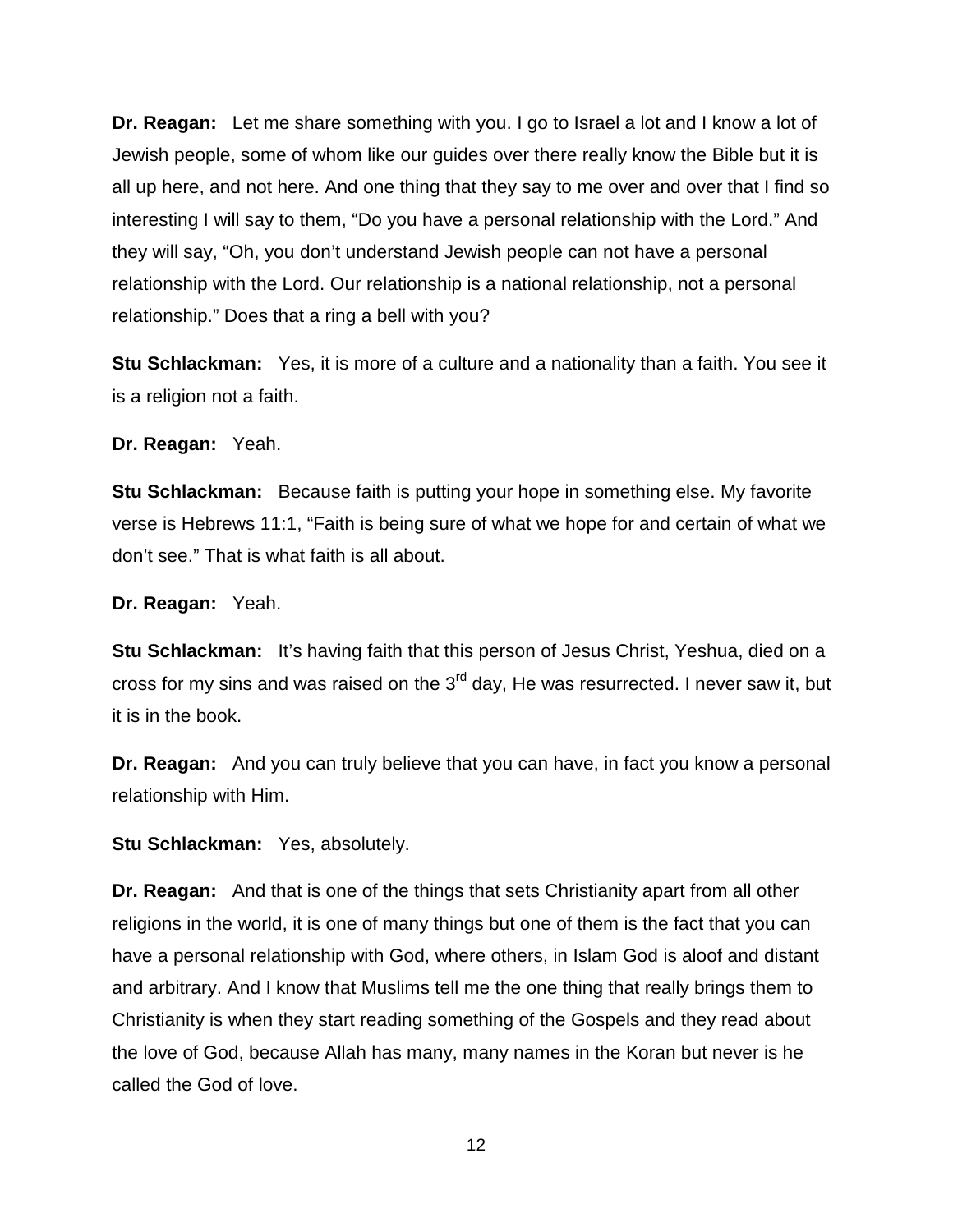#### **Stu Schlackman:** Right.

**Dr. Reagan:** He is a stern, judgmental God, but the true God is a God of love.

**Stu Schlackman:** In fact in Islam, that God could decide at the last minute whether or not he will let you into Heaven.

**Dr. Reagan:** Oh, yeah, right.

**Stu Schlackman:** For his own reasons.

**Dr. Reagan:** And another big difference of course between Christianity and world religions and Judaism in particular is works, the whole idea of works. You know I have actually read ads in "The Jerusalem Post," where it would say, "The Chief Rabbinic of Israel has decided the following family is in desperate need. We have therefore decided that anyone who contributes \$100 or more to this family will receive eternal life."

**Stu Schlackman:** Wow.

**Nathan Jones:** It is like indulgences.

**Dr. Reagan:** It's a work salvation. And wasn't that something that impressed you about Christianity; that it is not works?

**Stu Schlackman:** Right.

**Dr. Reagan:** In fact what do you say in your book about that?

**Stu Schlackman:** It is grace. I say in the book we say in the Old Testament that works lead to faith, and in the New Testament faith leads to works.

**Dr. Reagan:** That's right.

**Nathan Jones:** That's great.

**Stu Schlackman:** What a difference, what a relief to know that, it is like going to 10<sup>th</sup> grade Geometry and where I grew up it is like you study hard and hopefully you will get an A and excel. But in Christianity you walk into the class and everybody gets an A.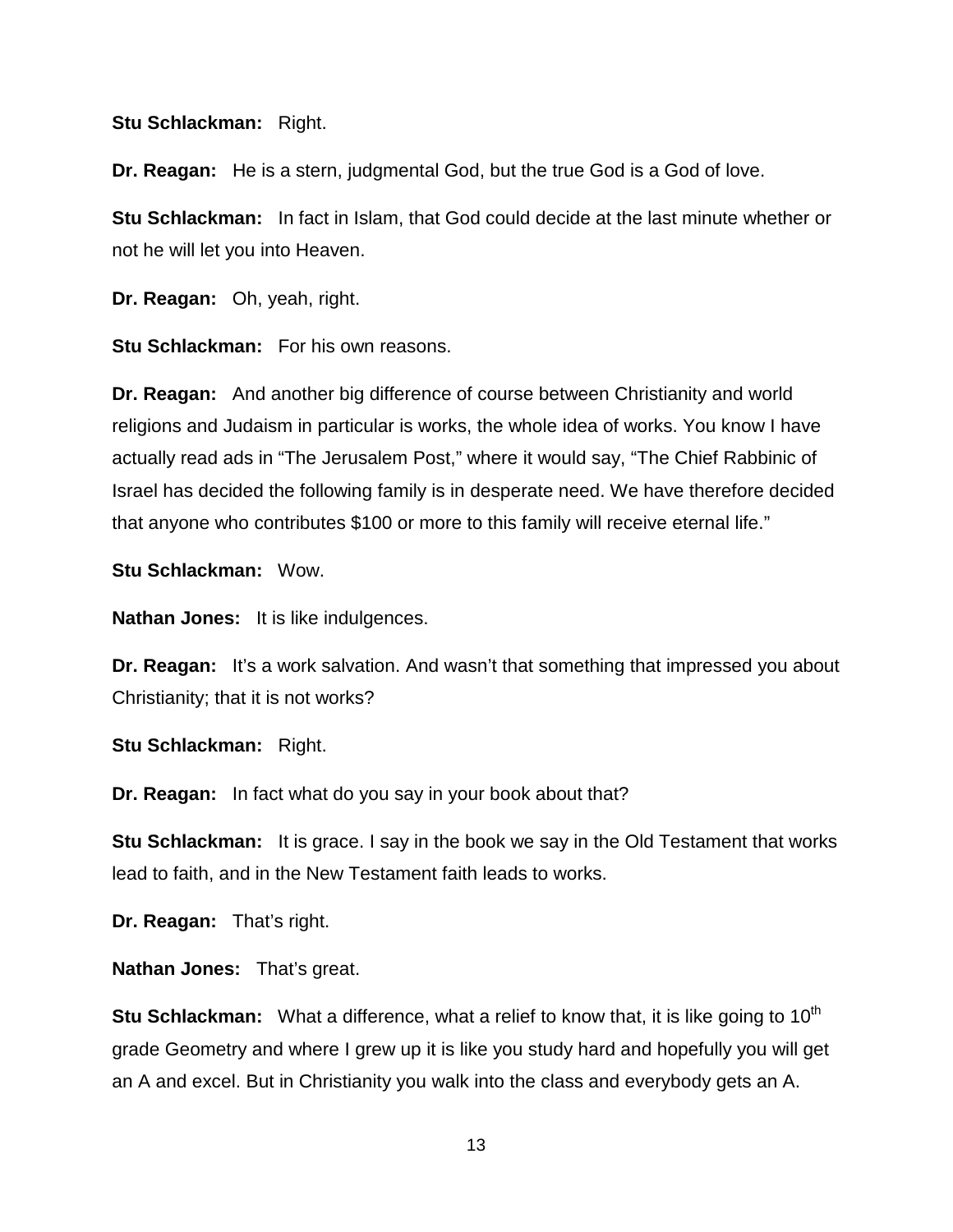Okay, now learn Geometry. And my attitude is I am so thankful that I got an A, now I want to learn it.

## **Part 3**

**Nathan Jones:** Welcome back to our interview of Stu Schlackman a Jewish man from New York who found his Messiah in Alabama and now lives in the Dallas, Texas area. Stu could you tell a Jewish person today about your faith in Jesus.

**Stu Schlackman:** Wow, and I have. Here is what I would say, and really this is emotional for me, but it touches my heart more than anything else; first of all the Jewish people are God's chosen, God never left His people and the Bible talks about that. I never converted and I never left my Judaism, I call myself a completed Jew because the story kept on going. The Old Testament ends at the book of Malachi and then 400 years later the Messiah comes. The Old Testament has the Messiah throughout, the Scriptures about the Messiah you can not ignore it, because God has a plan for everybody. And the thing is this life is going to end and there is an eternity and there is also one that you don't want to be in. And God has a plan for salvation for everybody that comes through the Jewish Messiah Yeshua. It is wrong for a Jewish person to not believe that God is not sending a Messiah. And that Messiah I truly know without, beyond a shadow of a doubt is His Son Yeshua Jesus.

**Dr. Reagan:** So one of the points that you would make in talking with a Jewish person is that you have not rejected your Jewish heritage, your background.

**Stu Schlackman:** No.

**Dr. Reagan:** That you have completed it.

**Stu Schlackman:** Yes.

**Dr. Reagan:** You have fulfilled it by accepting the Jewish Messiah who is Yeshua.

**Stu Schlackman:** Yes.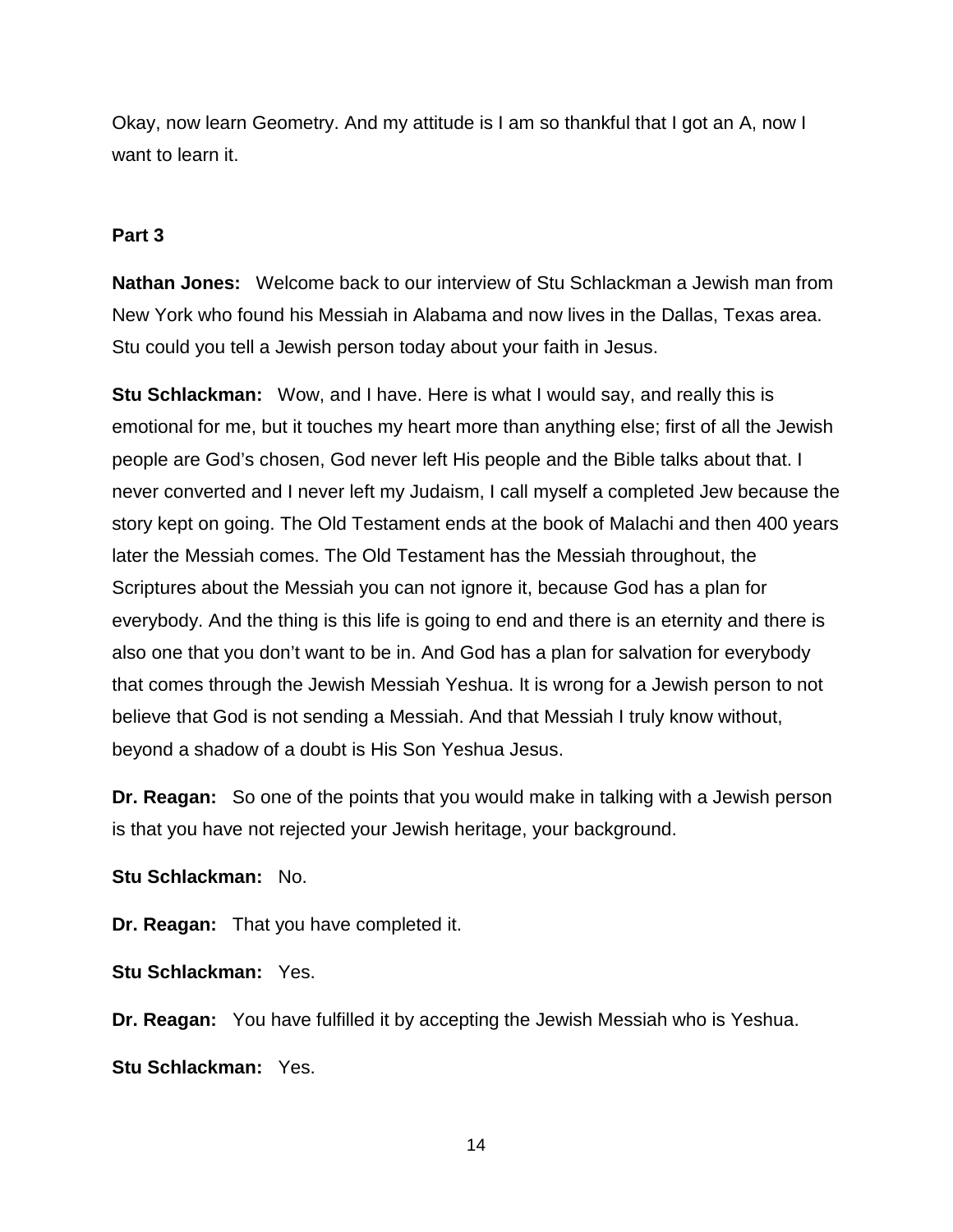**Nathan Jones:** You are a Jew born a new as Marty Goetz likes to say.

**Stu Schlackman:** Yeah.

**Nathan Jones:** You can be Jewish and a believer in Jesus at the same time.

**Stu Schlackman:** Right, I mean I don't practice the holidays anymore, but did I deny any part of the Old Testament? No. So I was brought up Jewish, I have Jewish blood. I believe in Genesis to Malachi, there is nothing in those Scriptures that I have negated or denied. It is just that, that book, I mean there is 3 reasons for the Old Testament: first of all to point to a Messiah, second of all the book of Leviticus all the sacrifices was to wean the children of Israel off of idolatry, but the main reason was to say, "You can't keep the law, you are sinners."

**Dr. Reagan:** That's right, that's right.

**Stu Schlackman:** And you need the Messiah. So I believe that the Messiah came and His name is Jesus. And that is what the New Testament is about. It is a book about God's love for His creation.

**Dr. Reagan:** Yeah, and in fact most Jews grow up being taught and believing that the New Testament is a Gentile book.

**Stu Schlackman:** Right.

**Dr. Reagan:** But the New Testament is a very Jewish book, it is written by Jewish people, it is all about Jewish culture, it is about a Jewish Messiah.

**Nathan Jones:** 100%

**Dr. Reagan:** Every member of the original Church was a Jew.

**Stu Schlackman:** Right, absolutely.

**Dr. Reagan:** And yet one of the tragedies of the Church over 2,000 years is that much of the Church has taught that because, they would label the Jews as Christ killer and say that because they killed Christ God washed His hands of them and has no purpose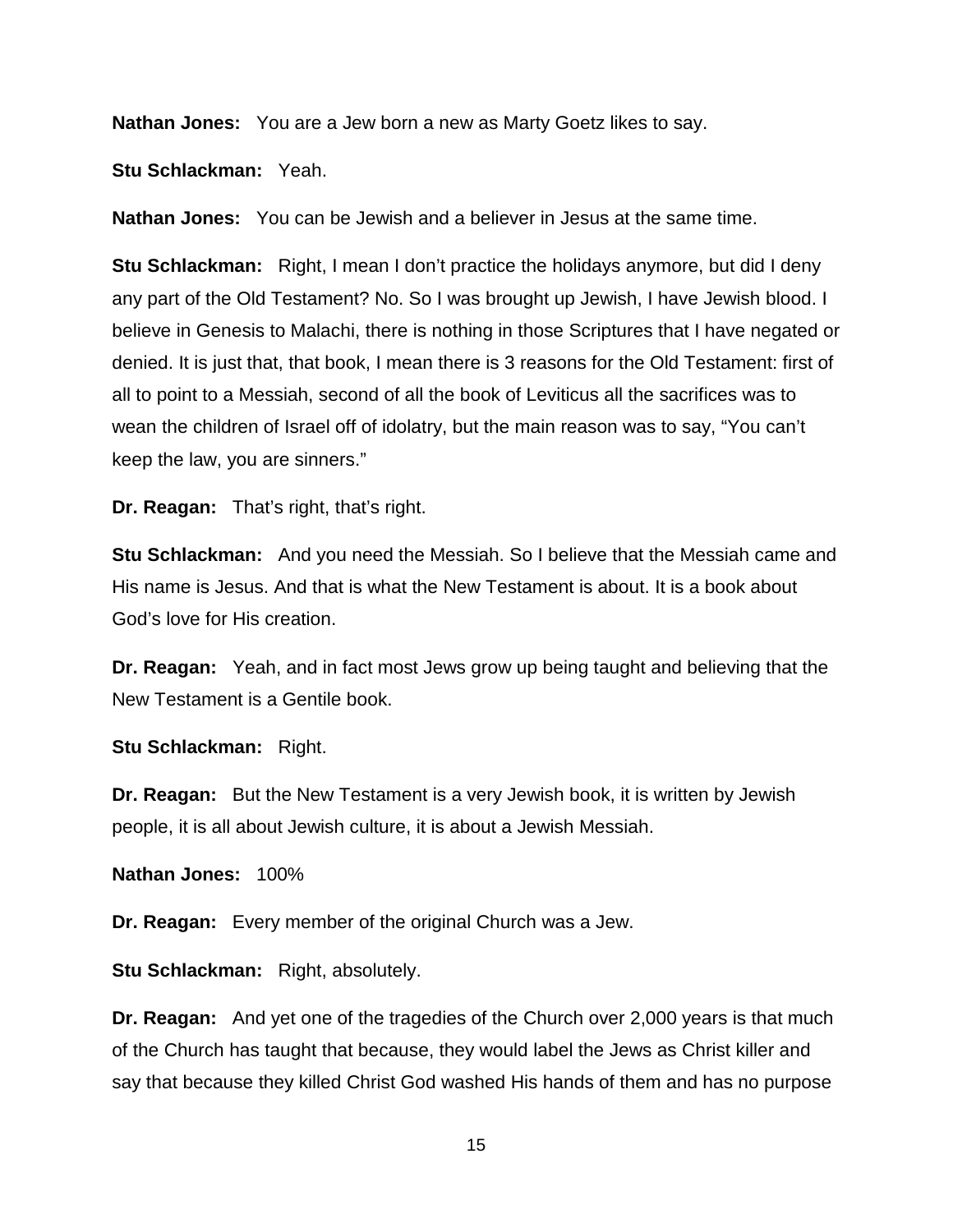left for the Jewish people. But you know as well as I do that Romans 9-11 teaches that is an absolute lie.

**Stu Schlackman:** Right.

**Dr. Reagan:** That God still loves the Jewish people.

**Stu Schlackman:** Yes.

**Dr. Reagan:** That He still has a plan for them. And He is going to bring a great remnant to salvation in the End Times.

**Stu Schlackman: That's right.** 

**Dr. Reagan:** In fact that has already started. Did you know in 1967 when the Six Day War began there was not 1 single Messianic congregation on planet earth? Did you know today there are over 500, and they are still growing? They are all over Israel; they are all over the United States. Something happened in 1967 the Holy Spirit was poured out and what happened was that young Jews in particular began to turn to Yeshua as their Messiah in unprecedented numbers. The remnant is already coming to the Lord.

**Stu Schlackman:** Yeah, and that is in Romans 11 actually. It's amazing. I have met more people like Debbie that grew up Jewish.

**Dr. Reagan:** Now who is Debbie?

**Stu Schlackman:** Debbie Pope is my writer, she has….

**Dr. Reagan:** She took your manuscript and edited it.

**Stu Schlackman:** She brought it to life.

**Dr. Reagan:** Yes.

**Stu Schlackman:** She is incredible, but she has the same background as I do.

**Dr. Reagan:** And I want to complement her because I read your manuscript in its raw form. And she took it and edited it and never took your personality out of it. I mean it is a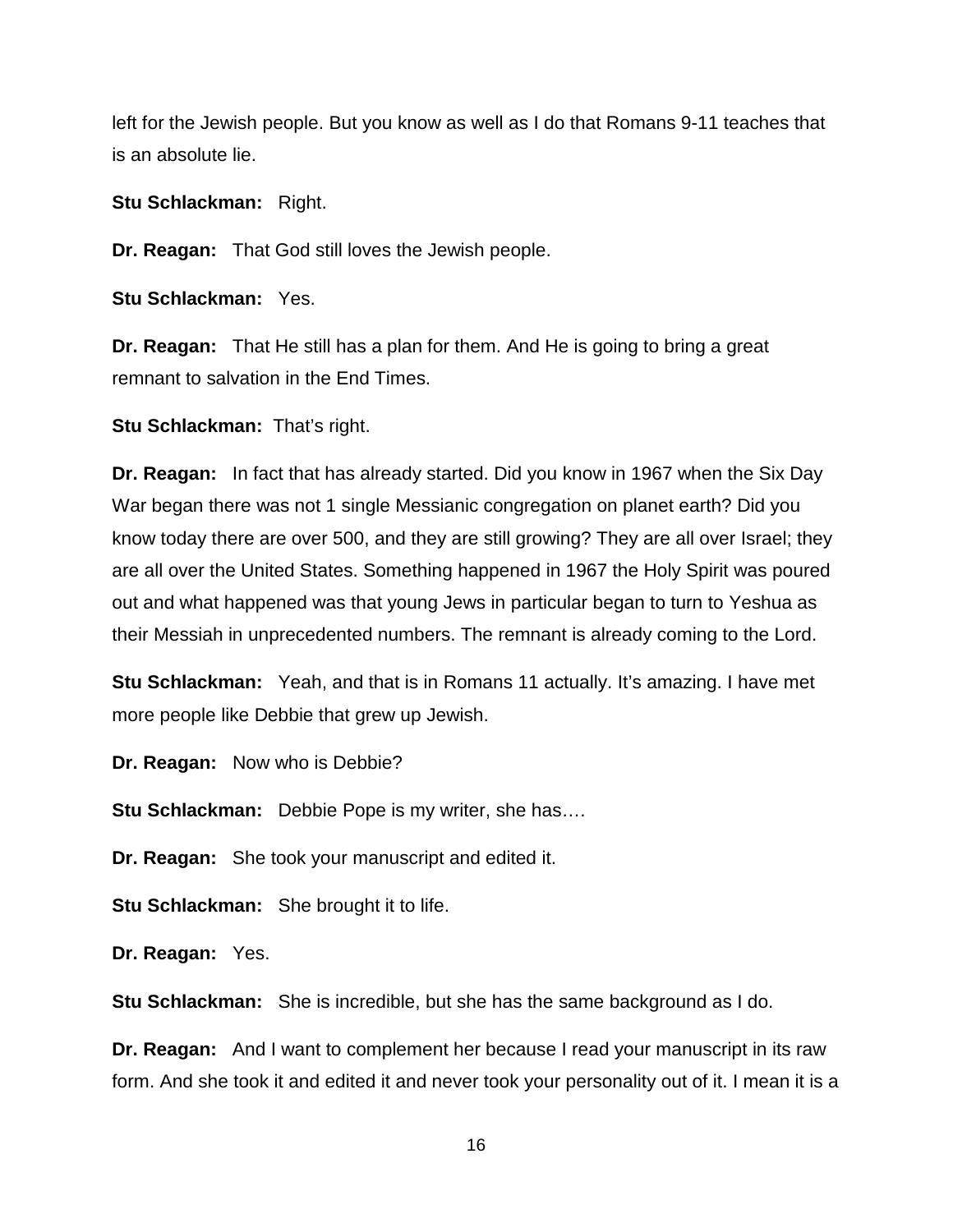fantastic book called, "From the Star to the Cross." And the subtitle is, "Accepting the Promised Path from Judaism into Christianity." And we are going to tell people how to get a copy of this book in a few moments. But what does that subtitle mean, accepting the promised path from Judaism into Christianity?

**Stu Schlackman:** I believe that God's promise is through His Son Jesus, Yeshua. And that it is a path; it is a journey through life that we all take. At some point in every body's life we are all on a path, the Holy Spirit convicts everyone of sin, and that is in John 6:44. So everybody at some point in their life has to say, "What is the purpose and meaning of life?" And really it is preparation for eternity.

**Nathan Jones:** Yeah.

**Stu Schlackman:** And I believe we are all on this path and the promised path is one that if you grew up a Jew as I did the promised path is His Son the Messiah, because the Jewish people always believed in a Messiah.

**Dr. Reagan:** You know Stu you mentioned earlier in our interview of the importance of prophecy in bringing you to an understanding of Jesus as the Messiah. And I don't think that can be emphasized too strongly. I met a Jewish fellow one time an IRS agent who came to my house to review my income taxes. And he got there and he said, "You know they put your folder in the wrong pile because when I called you and made this interview you were in the real high pile of people who have probably have cheated." And he said, "I looked at it and you are just fine." So he said… I said, "Well fine, can we just call this?" "No, I've got an hour set aside so let's talk." He said, "Do you believe the signs of the time indicate that Jesus is coming soon?" I said, "Excuse me I thought your name was Goldstein." He said, "Well yeah, but I am a Jewish believer."

**Stu Schlackman:** Wow.

## **Nathan Jones:** Wow.

**Dr. Reagan:** I said, "How did you become a believer?" He said, "A guy knocked on my door on day and said, 'Do you know Jesus,' and I said, 'No.' He said, 'Let me tell you about Him.' And he took the Hebrew Scriptures, my Scriptures and showed me the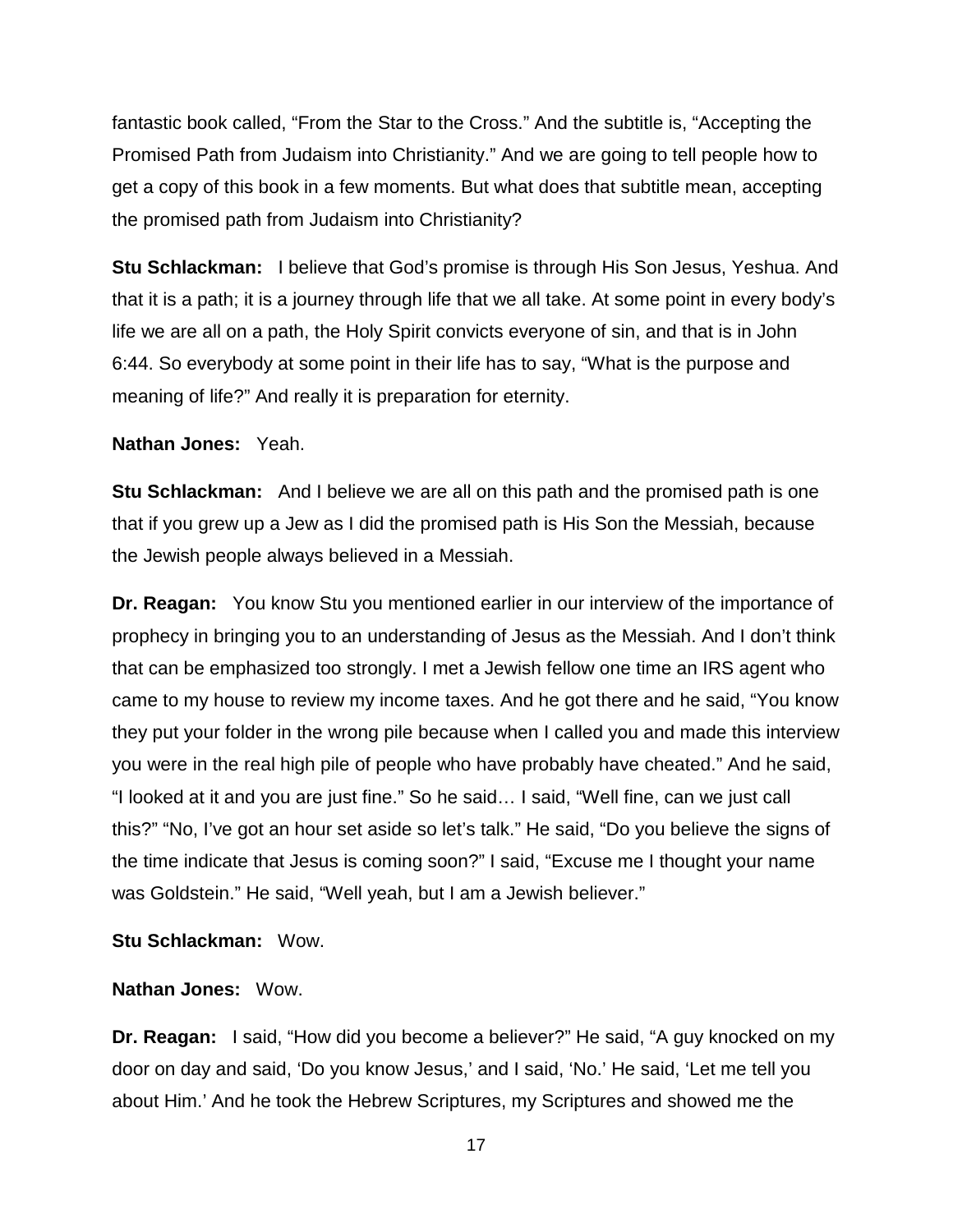prophecies and talked about Jesus fulfilling them and he said nobody had ever done that." You know it seemed to me like it is just the best way to testify to a Jew.

**Stu Schlackman:** Yes absolutely.

**Dr. Reagan:** Because they are skeptical of the New Testament but show them the prophecies and how Jesus fulfilled them.

**Stu Schlackman:** Right.

**Dr. Reagan:** Didn't that have a tremendous impact on you?

**Stu Schlackman:** Oh it did, starting in Deuteronomy 18:15 and there, "A prophet will come like me." You know let's go to, how about….

**Dr. Reagan:** That is Moses speaking there.

**Stu Schlackman:** Right, Genesis 49:10, "The scepter will not leave the Tribe of Judah." Oh, I mean it goes on and on, Psalm 2.

**Dr. Reagan:** And you have many of those prophecies listed in your book.

**Stu Schlackman:** Yes. Embedded in the book of Psalms there is so much about David and the Messiah coming. And look at Isaiah 53, I mean it depicts Jesus perfectly. Psalm 22….

**Dr. Reagan:** So perfectly that it is not read in Synagogues.

**Stu Schlackman:** Right, it goes from Isaiah 52 when the read the Haftorah to Isaiah 54.

**Dr. Reagan:** They absolutely skip that chapter because it is so detailed about the Messiah.

**Stu Schlackman:** Yeah.

**Dr. Reagan:** Exactly about the way He would be suffering and would die for our sins and so forth.